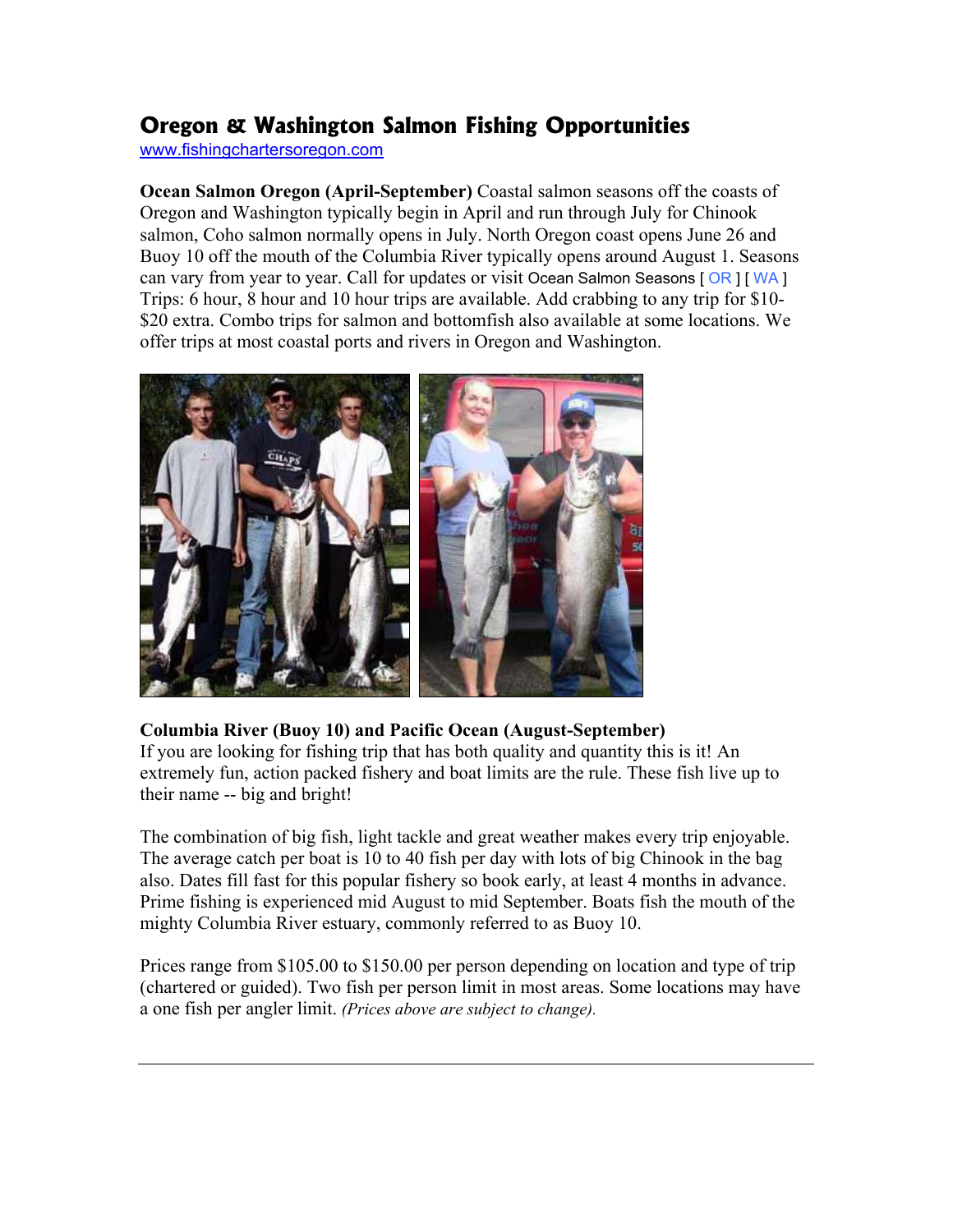#### **Mid Columbia River (Mid September-October)**

Around the second or third week of September the mid Columbia River near Longview, Washington and Rainier, Oregon typically heats up for Chinook salmon and summer steelhead. Seats book several months in advance so early reservations are necessary if you would like to partake in this fishery.



Prices range from \$95.00 to 150.00 per person depending on location, type of trip (chartered or guided) and length of trip. Two fish per person limit in most areas. Some locations may have a one fish per angler limit. *(Prices subject to change).*

#### **Tillamook Bay (September-October)**

Tillamook Bay Hogs -- need we say more? This is Oregon's most sought-after fishery with your best chance at a very large 40- to 50-pound salmon. Last year was a banner year and this year should be no different, based on the current forecasts and ocean conditions. In 2005, during the last few weeks of September, most anglers found easy limits, many were back at the docks before 12 noon with limits of two salmon each.

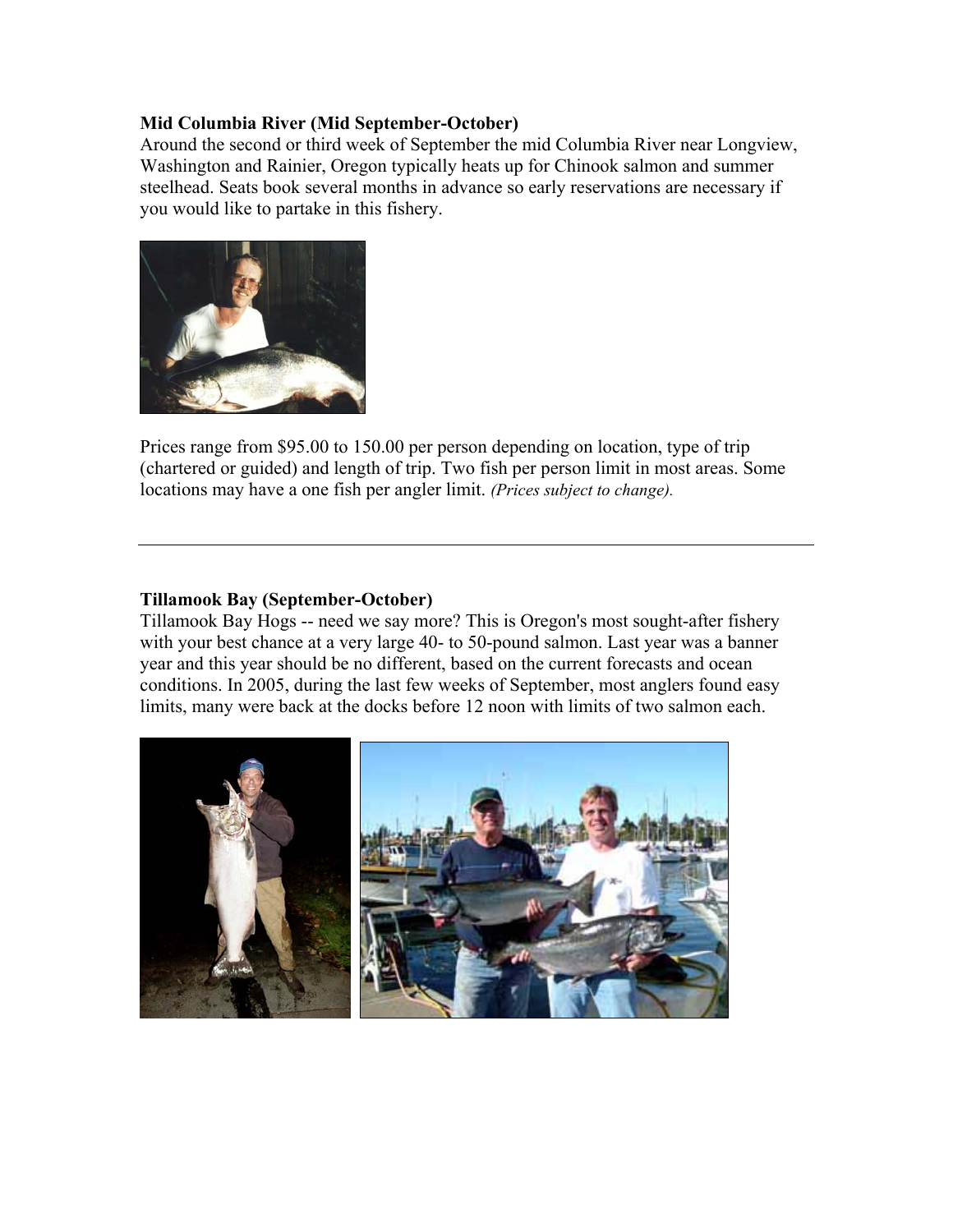#### **Coastal Rivers (October-January)**

Rivers along the coast begin to see good numbers of fall Chinook in October along with the fall rains. This is the time our guides break out their drift boats and float productive rivers like the Wilson, Trask, Nehalem, Necanicum, Nestucca, Umpqua, Rogue, Elk and Sixes.



Drifting the river is a fun and scenic experience where a plug or bait is let out and rods are placed in a holder. Or you can hold the rod to feel the power of the strike. The guide then drifts the boat slowly down stream into each hole, where the big salmon lay, at a pace that is a bit slower than the current. Casting bait and/or yarn and corkie, or flies, is also employed in some areas.



#### **Ocean Salmon Washington (June 26-Sept 18)**

Nothing beats the taste of fresh-caught salmon and the excitement of doing battle with one of these powerful ocean fish. On opening day for Salmon, daily Fishing Derbies are held at Westport and Neah Bay. Prizes range from \$500.00 for the biggest King salmon to \$100.00 for the largest Silver. At the end of the season, the anglers that caught the biggest Coho and the biggest Chinook each receive an additional \$1,500 prize. Tickets cost \$5 each, and can be purchased from charter office at check in.